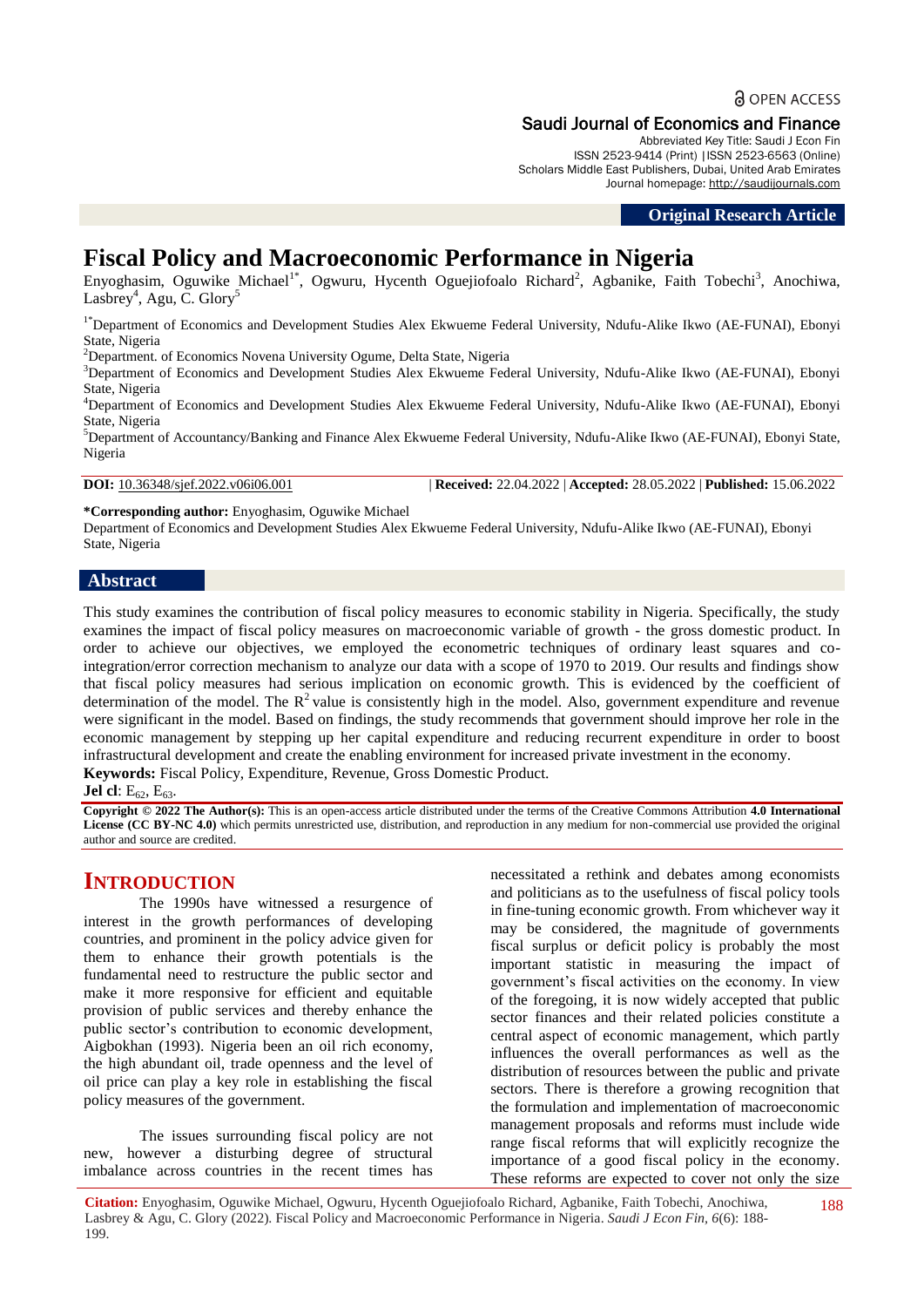and financial patterns of government activities but also the structure of taxation, public spending and borrowing. These may be responsible for the type of fiscal policy that is prevalent in the federal Republic of Nigeria in which there are both vertical and horizontal distributions and allocation of functions and responsibilities among various levels of government otherwise known as fiscal federalism.

All these views have further been rein-forced by the fact that over the past several years, there has been macroeconomic imbalance of varying degree in Nigeria, large public sector deficits, inappropriate public expenditure and revenue policies (including borrowing even after debt forgiveness) have been identified as some of the causes of the macroeconomic disequilibrium.

Good macroeconomic policy tools are used to correct these imbalances in the system through wellorganized fiscal measures that will help to mobilize resources to all the sectors of the economy. It is believed that growth is an important factor necessary condition for economic development, but it may be very difficult to achieve without creating conducive environment that will reduce the imbalance to a greater extent to ensure a steady growth. This can only be achieved through well designed fiscal measures involving reduction in unemployment rate, inflation rate as well as budget discipline and full capacity utilization of resources among other things. These measures will be attained through a good framework that will ensure adequate allocation, mobilization and distribution of resources. The most important factor is for this to be attained in a well-designed tax structure that will engender equitable resources allocation to all levels of government and sectors of the economy. Empirical studies of most economic scholars like Kuznet have helped to prove the usefulness of adequate resource distribution to economic growth and development, Jhingan (1999).

Improvement in macroeconomic performance is not an exclusively fiscal phenomenon, but it is a fact that it is largely fiscal in Nigeria, this is because public sector is the highest investor and manager of the economy. This study therefore seeks to examine the effectiveness of fiscal policy in ensuring a robust economic growth in Nigeria. The main objective is the evaluation of fiscal policy measures on the performance of Nigeria"s economic growth and specifically, is to examine the extent to which government capital expenditure, recurrent expenditure, borrowing and revenue impacted on economic growth (GDP).

# **LITERATURE REVIEW**

Fiscal policy is most commonly viewed by economists as one-half of macroeconomic policy, the other half being monetary policy. In its most basic form fiscal policy describes how government funds its

activities and what these activities are. The putting together of a government budget, for example, is fiscal policy. Fiscal policy is seen as sustainable or rational when the public and those buying government debt instruments perceive that a government's fiscal policy is predictable and that the government will continue to make payments on its debt. The most obvious example of a rational fiscal policy is that a government"s revenues sources (taxes, tariffs, user fees) roughly equal its expenditures on government programs. A rational fiscal policy might also be defined by a government making public its budgets and the process by which these budgets are formulated. In addition, it is common practice and rational fiscal policy for governments to prepare financial statements and to have these statements audited. Fiscal policy goes hand-in-hand with monetary policy because a country's currency will lose its value if its fiscal policy is not seen as sustainable.

An active fiscal policy then is the use of government taxing and spending policy to stimulate demand in an economy. In political debates, the use of government fiscal policy to increase demand is now known as a "fiscal stimulus". If the private sector is not investing enough in productive assets and not spending to increase output, including the hiring of employees, then Keynesians believe that a fiscal stimulus created by government will start an upward cycle of economic activity. As government spending increases through a fiscal stimulus, the stimulus will provide more income to private individuals who will therefore spend more through consumption. This increased spending, through increased demand, will encourage private companies to begin spending more for output to meet the higher demand. This increase in output in turn will mean the hiring of more people. These newly hired employees will then spend more themselves, more demand is created and more output is produced to meet this demand, and an upward cycle of economic activity ensues. This idea of an active fiscal policy is also known as "demand management".

The seminal work of [Barro 1990] opened new ground for the investigation of the impact of fiscal policy (government expenditure) on economic growth. In line with this, [Barro and Sala-i-Martin 1992, Easterly and Rebelo 1993 and Brons et al 1999] emphasized that government activity influences the direction of economic growth. Similarly, [DarAtul and Amirkhalkhali, 2002] pointed out that in the endogenous growth models, fiscal policy is very crucial in predicting future economic growth. Many researchers have attempted to examine the effect of government expenditure on economic growth. For instance, [Laudau, 1983] examined the effect of government (consumption) expenditure on economic growth for a sample of 96 countries, and discovered a negative effect of government expenditure on growth of real output. [Komain and Brahmasrene, 2007]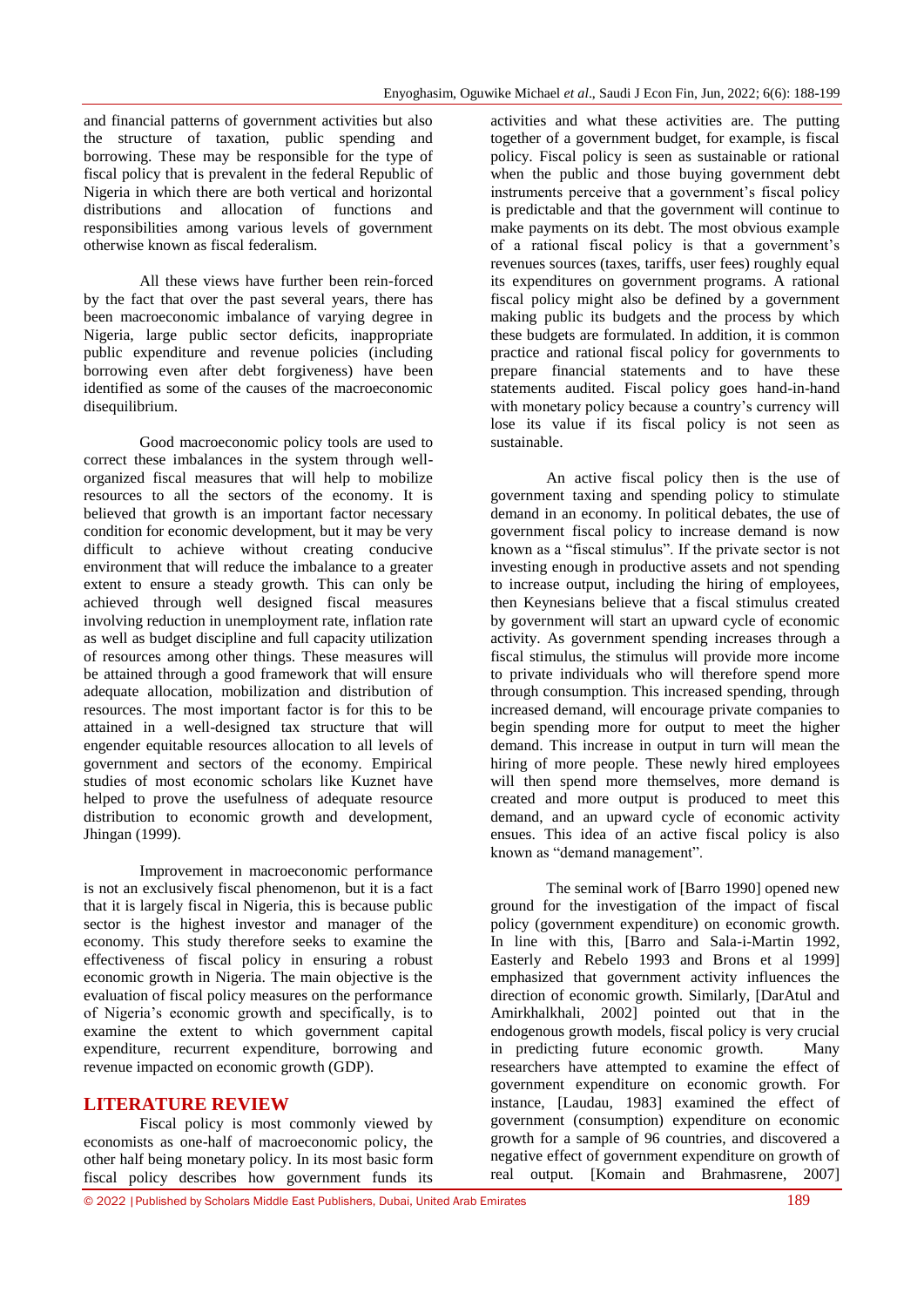examined the association between government expenditures and economic growth in Thailand, by employing the Granger causality test. The results revealed that government expenditures and economic growth are not co-integrated. Moreover, the results indicated a unidirectional relationship, as causality runs from government expenditures to growth. Lastly, the results illustrated a significant positive effect of government spending on economic growth. [Olugbenga and Awoye, 2007] investigated the relationships between government expenditure and economic growth for a group of 30 OECD countries during the period 1970-2005. The regression results showed the existence of a long-run relationship between government expenditure and economic growth.

# **RESEARCH METHODOLOGY**

The choice of any research method depends on the kind of study to be carried out. This chapter is concerned with the presentation of how we carried out in the study. To this end we shall describe our research design, data required, data collection and sources, model specification and method of data analysis. The research design adopted in this research work was both descriptive and analytical. In the descriptive method, cross-sectional survey was used. This method is suitable because it enables us to know how public expenditure has affected the chosen macroeconomic variables of the economy. The analytical method was used for the purpose of determining variations in dependent variable as a result of changes in the independent variables. Therefore, the method of study will be quasi-experimental. The data was basically secondary. The secondary data was collected from appropriate government agencies – Central Bank of Nigeria (CBN), National Bureau of Statistics, for example, the statistical bulletin and Annual Abstract of Statistics. Others include the following: Journals, periodicals, textbooks, magazines, and daily newspapers, internet and so on.

### **Model Specification**

The functional relationship between dependent and the independent variables in our study were established as follows GDP  $=$  f (RFGEX, CFGEX, GREV, GTDS) --------------------- a

Equation above were tried with both linear and log linear specifications and log specification was accepted, judging in terms of goodness of fit, precision of estimates and a tolerable level of multicollinearity. It is important to note that log model help to reduce the problem of multicorrelearity.

Also logging the variables will give the variable a uniform scale given that some of the variables are in percentages while some are in naira. Thus, the mathematical forms of the model regulation are as follows:

In  $Y_1 = \alpha_0 + \alpha_1 \ln X_1 + \alpha_2 \ln X_2 + \alpha_3 \ln X_3 + \alpha_4 \ln X_4 + \lambda_5$ -  $j^*$  Where  $Y_1 = GDP$ ,  $X_1 = RFGE$ ,  $X_2$  =CFGE,  $X_3$  = GREV,  $X_4$  = GTDS.

#### **METHOD OF DATA ANALYSIS**

This research will employ the Ordinary least Squares (OLS) and Cointegration and Error Correction Model (ECM) based on the Engle-Granger (1987) cointegration theorem. The choice of these econometric techniques is informed due to shortfall that sometimescharacterized time series data. Time series data sometimes give spurious regression due to fluctuation in data collated and deviation from OLS assumptions. The choice of these techniques will also help provide both short and help the variables in adjusting to longrun relationship and finally indicate the impact of fiscal policy on the selected macroeconomic variables during the period of the study.

### **Data Used for the Research**

| Gross Domestic Product (GDP)                     | $1970 - 2019$ |
|--------------------------------------------------|---------------|
| Recurrent Federal Government Expenditure (RFGEX) |               |
| $1970 - 2019$                                    |               |
| Capital Federal Government Expenditure (CFGEX)   |               |
| $1970 - 2019$                                    |               |
| Government Revenue (GREV)                        | $1970 - 2019$ |
| Government Total Debt Stock (GTDS)               | $1970 - 2019$ |

Year **GDP** (Nb) **CFGEX** (Nb) **RFGEX** (Nb) **GREV** (Nb) **GTDS** (Nb) 1970 0.0052811 0.0001878 0.0007161 0.000634 0.001266 1971 0.0066509 0.0001736 0.0008236 0.0011688 0.0014055 1972 0.0071875 0.0004513 0.0010123 0.0014051 0.0012529 1973 0.0086305 0.0005657 0.0009635 0.0016953 0.0013341 1974 0.0188231 0.0012235 0.0015171 0.0045374 0.0015848 1975 0.02147524 0.0032077 0.0027349 0.0055147 0.0020254 1976 0.02665578 0.0040413 0.0038154 0.0067659 0.0030015 1977 0.03152034 0.0050046 0.0038192 0.0080424 0.0037718 1978 0.0345401 0.0052 0.0028 0.007371 0.0060658 1979 0.0419747 0.0042195 0.0031872 0.0109124 0.0088255 1980 0.04963232 0.0101634 0.0048052 0.0152335 0.0100824

**Table-3.1: Gross Domestic product (GDP), Recurrent Federal Government Expenditure, Capital Federal Government Expenditure, Government Revenue and Government Total Debt Stock of Nigeria: 1970-2019.**

© 2022 |Published by Scholars Middle East Publishers, Dubai, United Arab Emirates 190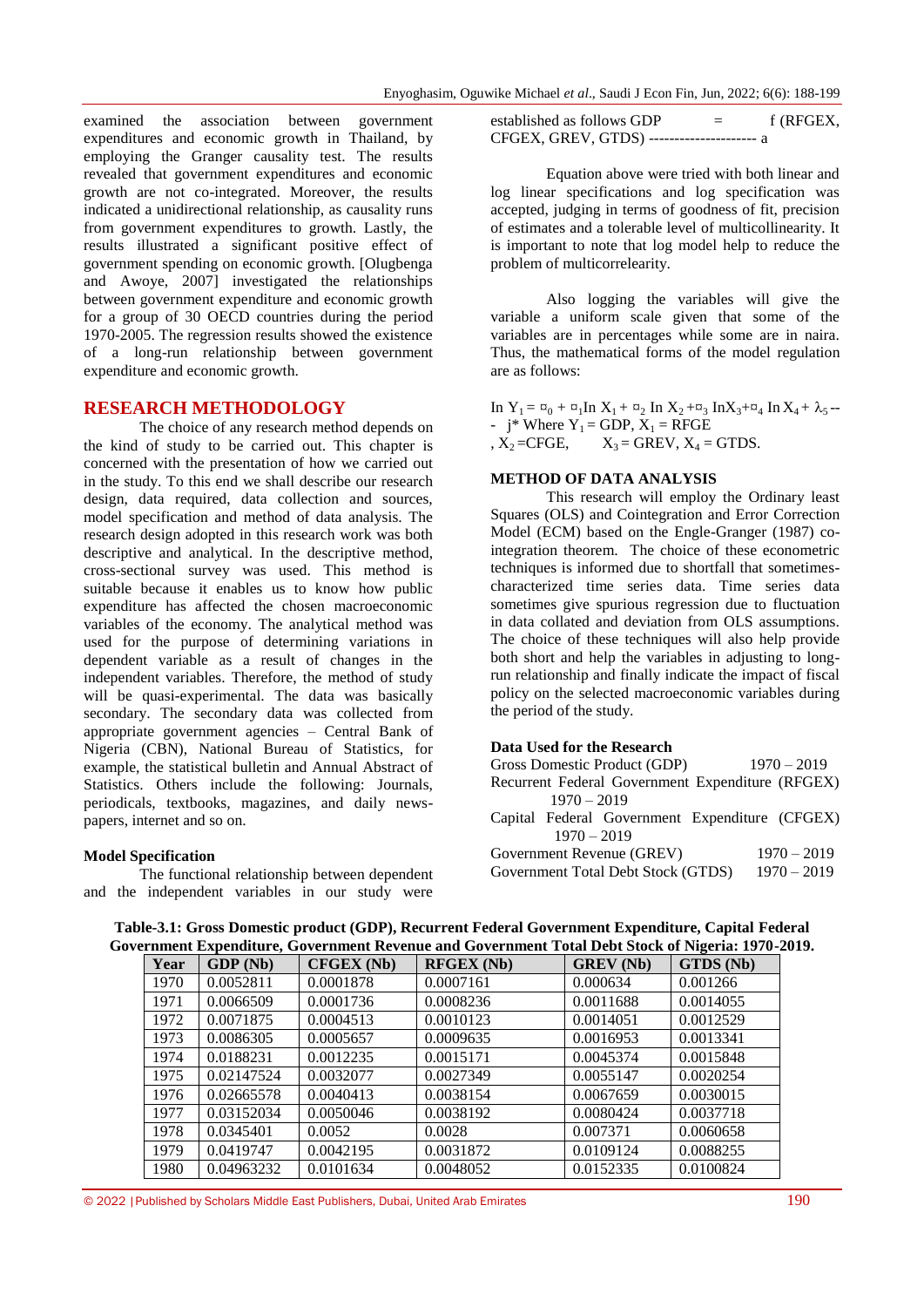Enyoghasim, Oguwike Michael *et al*., Saudi J Econ Fin, Jun, 2022; 6(6): 188-199

| Year | GDP (Nb)  | <b>CFGEX (Nb)</b> | <b>RFGEX (Nb)</b> | <b>GREV</b> (Nb) | GTDS (Nb)   |
|------|-----------|-------------------|-------------------|------------------|-------------|
| 1981 | 144.83    | 6.57              | 4.85              | 13.29            | 13.5238     |
| 1982 | 154.98    | 6.42              | 5.51              | 11.43            | 23.827      |
| 1983 | 163.00    | 4.89              | 4.75              | 10.51            | 32.7991     |
| 1984 | 170.38    | 4.10              | $\overline{5.83}$ | 11.25            | 40.4808     |
| 1985 | 192.27    | 5.46              | 7.58              | 15.05            | 45.2497     |
| 1986 | 202.44    | 8.53              | 7.70              | 12.60            | 69.8911     |
| 1987 | 249.44    | 6.37              | 15.65             | 25.38            | 137.5782    |
| 1988 | 320.33    | 8.34              | 19.41             | 27.60            | 180.9859    |
| 1989 | 419.20    | 15.03             | 25.99             | 53.87            | 287.4433    |
| 1990 | 499.68    | 24.05             | 36.22             | 98.10            | 382.7075    |
| 1991 | 596.04    | 28.34             | 38.24             | 100.99           | 444.6525    |
| 1992 | 909.80    | 39.76             | 53.03             | 190.45           | 722.2258    |
| 1993 | 1259.07   | 54.50             | 136.73            | 192.77           | 906.9808    |
| 1994 | 1762.81   | 70.92             | 89.97             | 201.91           | 1056.3957   |
| 1995 | 2895.20   | 121.14            | 127.63            | 459.99           | 1194.59949  |
| 1996 | 3779.13   | 212.93            | 124.49            | 523.60           | 1037.2956   |
| 1997 | 4111.64   | 269.65            | 158.56            | 582.81           | 1097.683    |
| 1998 | 4588.99   | 309.02            | 178.10            | 463.61           | 1193.8472   |
| 1999 | 5307.36   | 498.03            | 449.66            | 949.19           | 3372.181    |
| 2000 | 6897.48   | 239.45            | 461.60            | 1906.16          | 3995.6378   |
| 2001 | 8134.14   | 438.70            | 579.30            | 2231.60          | 4193.265    |
| 2002 | 11332.25  | 321.38            | 696.80            | 1731.84          | 5098.8855   |
| 2003 | 13301.56  | 241.69            | 984.30            | 2575.10          | 5808.0138   |
| 2004 | 17321.30  | 351.30            | 1110.64           | 3920.50          | 6260.5948   |
| 2005 | 22269.98  | 519.50            | 1321.23           | 5547.50          | 4220.9788   |
| 2006 | 28662.47  | 552.39            | 1390.10           | 5965.10          | 2204.7208   |
| 2007 | 32995.38  | 759.32            | 1589.27           | 5727.51          | 2608.528499 |
| 2008 | 39157.88  | 960.89            | 2117.36           | 7866.60          | 2843.561248 |
| 2009 | 44285.56  | 1152.80           | 2127.97           | 4844.59          | 3818.46615  |
| 2010 | 54612.26  | 883.87            | 3109.44           | 7303.67          | 5241.659376 |
| 2011 | 62980.40  | 918.55            | 3314.51           | 11116.85         | 6519.692829 |
| 2012 | 71713.94  | 874.83            | 3325.16           | 10654.75         | 7564.440228 |
| 2013 | 80092.56  | 1108.39           | 3214.95           | 9759.79          | 8506.310847 |
| 2014 | 89043.62  | 783.12            | 3426.94           | 10068.85         | 9535.525474 |
| 2015 | 94144.96  | 818.37            | 3831.95           | 6912.50          | 10948.50586 |
| 2016 | 101489.49 | 653.61            | 4160.11           | 5616.40          | 14537.1143  |
| 2017 | 113711.63 | 1242.30           | 4779.99           | 7445.00          | 18377.00264 |
| 2018 | 127736.83 | 1682.10           | 5675.20           | 9551.80          | 20533.6     |
| 2019 | 144210.49 | 2289.00           | 6997.39           | 10262.30         | 23295.06643 |

**Source**: Central Bank of Nigeria Statistical Bulletin 2000 & 2019 (1970 – 1980 converted to billions of Naira by Authors)

# **Cointegration and Error Correction Model (ECM) Techniques**

It has been observed recently that virtually, the body of statistical estimation theory is based on asymptotic convergence theorems which assume that data series are stationary. However, econometric tools are increasingly being brought to bear on nonstationary data which are not even asymptotically consistent with the notions of convergence. Furthermore, far from being a special case, nonstationary is extremely common in macroeconomic time-series such as income, consumption, money, prices and trade data.

There are two tests for co-integration. The first is the Engle-Granger methodology and the second is

Johansen"s methodology. We shall the Johansen"s method. The basic argument of Johansen's procedure is that the rank of matrix of variables can be used to determine whether or not the two variables are cointegrated.

Summarily, the first stage of co-integrated and error correction techniques is the test for unit root. The whole analysis then proceeds from it. Consequent upon the above, these macroeconomic variables RFGE, CFGE, GREV, GTDS were subjected to a unit root test to determine their time series characteristic. Unit root test is basically required to ascertain the number of times a variable has to be differenced to arrive at stationary (Yoshida, 1990).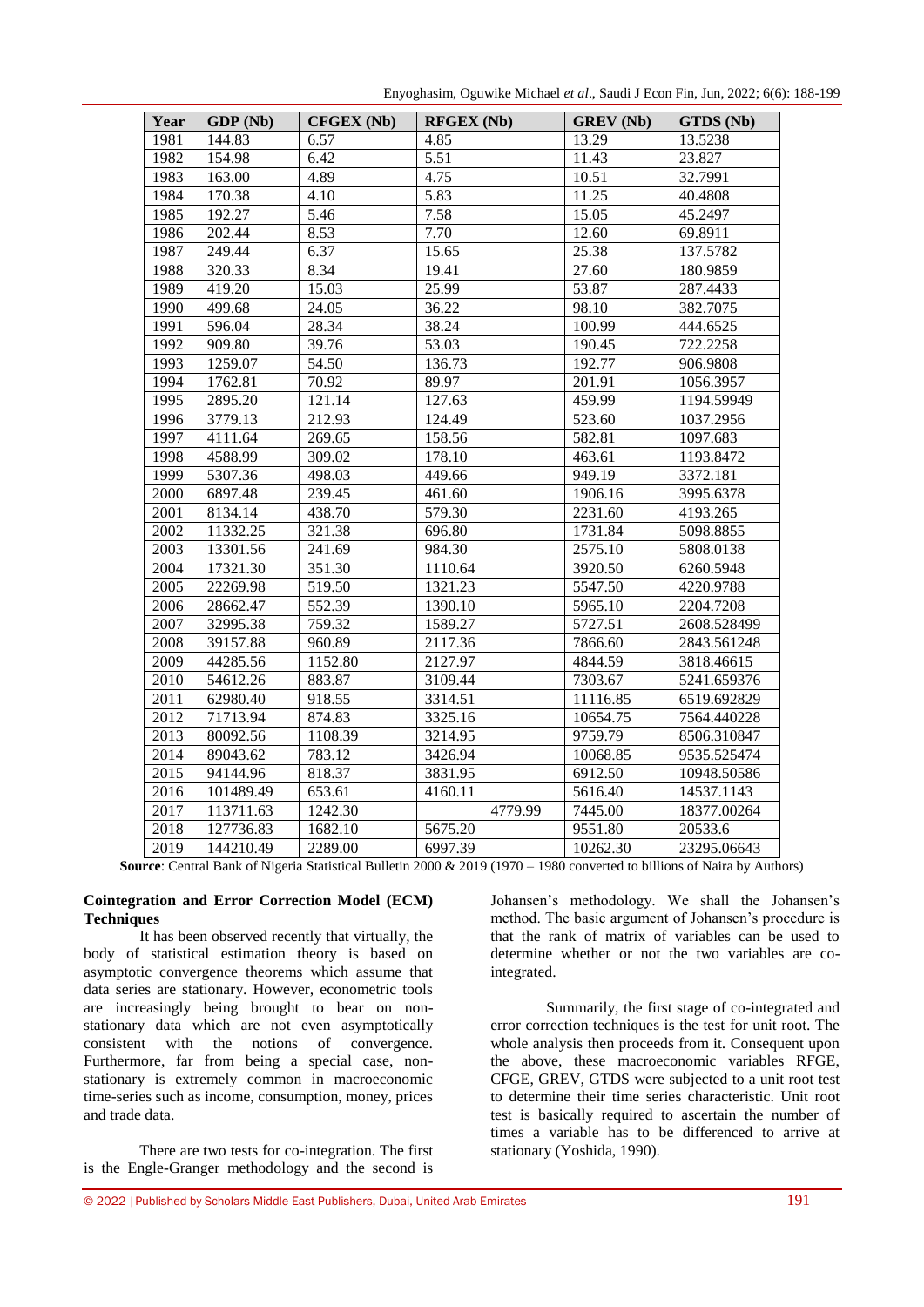According to Maddala (1992), testing for unit roots is a formalization of the Box-Jenkins approach of differencing the time after a visual inspection of the correlogram. The analyzing of and testing for unit roots naturally lead to the theory of cointegration (Iyoha and Ekanem, 2002). This is because, basically, cointegration deals with methodology of modeling nonstationary time series variables and the idea rest on the thesis that even though two time series may not themselves be stationary, a linear combination of two non-stationary time series is said to be "cointegrated" (Iyoha and Ekanem, 2002). Usually, for cointegration, the two-time series have to be of the same "order" i.e, they should be stationary after the same number of differencing.

This study will use the ADF. The Augmated Dickey-Fuller (ADF) test is considered superior to the other test because it adjusts appropriately for the occurrence of serial correlation.

# **DATA ANALYSIS AND DISCUSSION**

The Augmented Dickey Fuller (ADF) unit roots test were employed to test for the time series properties of the model variables (Gross Domestic Product – GDP, Capital Federal Government Expenditure – CFGEX, Recurrent Federal Government Expenditure – RFGEX, Government Revenue – GREV and Government Total Debt Stock – GTDS).

The null hypothesis is that the variable under investigation has a unit root against the alternative that it does not. The choice of lag length was based on Akaike and Schwartz-Bayesian information criteria. The decision rule is to reject the null hypothesis if the ADF statistic value exceeds the critical value at a chosen level of significance.

All the variables examined were stationary (significant) at first differenced; that is, they were integrated of order one  $(I \sim (1))$ . In effects, the order of integration as shown by the unit root clearly left us with the suspicion of evidence of co-integration from the variables. And for this reason, we conduct cointegration test using Engle-Granger procedure.

The co-integration results done using the Engle- Granger co-integration procedure after the unit root test properties of the variables have been tested, shows that all the variables have the same order  $(I \sim$ (1)) of integration; we estimate their linear combination at their level form with the intercept term and obtain their residual which is then subjected to co integration test. The co-integration test shows there exist a long run relationship among the variables.

Having established the long run relationship, we now conduct the error correction model. In order to develop the error correction model, the lagged residuals from the cointegrating regression are incorporated in an OLS estimation incorporating the first differences of all the variables and the differences of all the variables from the cointegrating vector as independent variable.

The methodology employed in driving the preferred short-run dynamic model is the general – specific approach. Initially, a highly general error correction model was specified, which included lags up to the fifth order. This general model was then tested in order to arrive at a parsimonious preferred short-run dynamic specification.

# **Parsimonious Error Correction Model (Ecm)**

| Dependent Variable: D(LOG(GDP))             |             |                   |             |        |
|---------------------------------------------|-------------|-------------------|-------------|--------|
| Method: Least Squares                       |             |                   |             |        |
| Date: 01/20/21<br>Time: 14:12               |             |                   |             |        |
| Sample (adjusted): 1976 2019                |             |                   |             |        |
| Included observations: 44 after adjustments |             |                   |             |        |
| Variable                                    | Coefficient | <b>Std. Error</b> | t-Statistic | Prob.  |
| C                                           | $-0.076206$ | 0.037627          | $-2.025282$ | 0.0536 |
| $D(LOG(GDP(-1)))$                           | 0.311869    | 0.133888          | 2.329322    | 0.0282 |
| $D(LOG(GDP(-2)))$                           | 0.439906    | 0.117605          | 3.740547    | 0.0010 |
| $D(LOG(GDP(-3)))$                           | 0.426592    | 0.136403          | 3.127439    | 0.0044 |
| $D(LOG(GDP(-4)))$                           | 0.423626    | 0.123192          | 3.438736    | 0.0021 |
| D(LOG(CFGEX))                               | 0.234930    | 0.079927          | 2.939314    | 0.0070 |
| $D(LOG(CFGEX(-2)))$                         | $-0.091450$ | 0.090881          | $-1.006266$ | 0.3239 |
| $D(LOG(CFGEX(-3)))$                         | $-0.254003$ | 0.101646          | -2.498904   | 0.0194 |
| $D(LOG(CFGEX(-4)))$                         | $-0.239414$ | 0.084043          | $-2.848720$ | 0.0087 |
| $D(LOG(CFGEX(-5)))$                         | $-0.095946$ | 0.075485          | $-1.271064$ | 0.2154 |
| D(LOG(RFGEX))                               | 0.277860    | 0.136178          | 2.040427    | 0.0520 |
| $D(LOG(RFGEX(-1)))$                         | $-0.317964$ | 0.146990          | $-2.163168$ | 0.0403 |
| $D(LOG(RFGEX(-2)))$                         | $-0.330526$ | 0.124618          | $-2.652320$ | 0.0137 |
| $D(LOG(RFGEX(-5)))$                         | 0.097854    | 0.076187          | 1.284405    | 0.2108 |
| D(LOG(GREV))                                | 0.056464    | 0.109514          | 0.515591    | 0.6107 |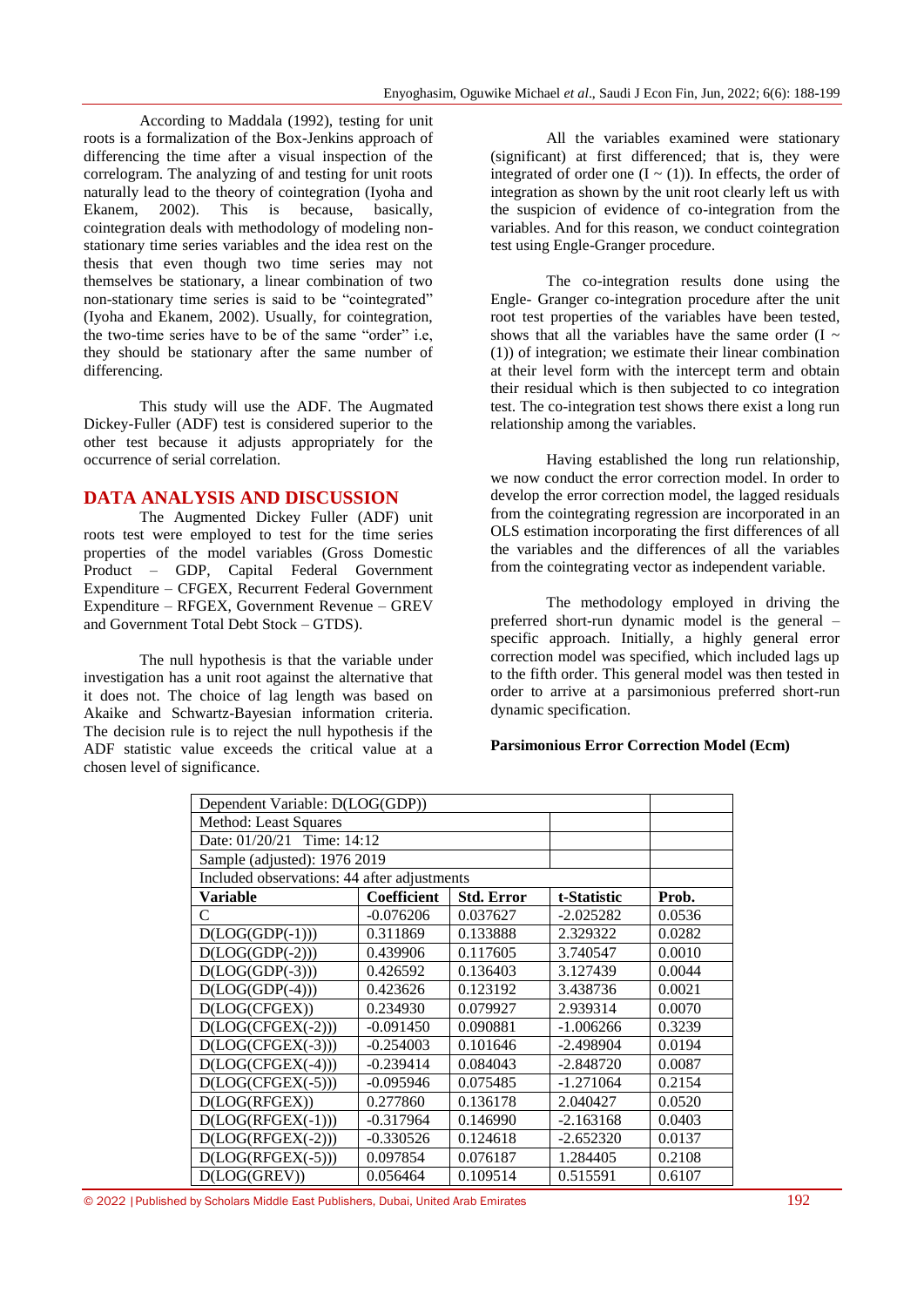| $D(LOG(GREV(-3)))$ | $-0.159744$ | 0.114926              | $-1.389975$ | 0.1768   |
|--------------------|-------------|-----------------------|-------------|----------|
| $D(LOG(GREV(-4)))$ | $-0.212231$ | 0.103197              | $-2.056561$ | 0.0503   |
| D (LOG (G TDS))    | 0.549760    | 0.119684              | 4.593446    | 0.0001   |
| $ECM(-1)$          | $-0.866139$ | 0.171098              | $-5.062250$ | 0.0000   |
| R-squared          | 0.988441    | Mean dependent var    |             | 0.357270 |
| Adjusted R-squared | 0.980119    | S.D. dependent var    |             | 1.179880 |
| S.E. of regression | 0.166362    | Akaike info criterion |             | 0.450981 |
| Sum squared resid  | 0.691906    | Schwarz criterion     |             | 0.319465 |
| Log likelihood     | 28.92158    | Hannan-Quinn criter.  |             | 0.165262 |
| F-statistic        | 118.7723    | Durbin-Watson stat    |             | 2.075171 |
| Prob(F-statistic)  | 0.000000    |                       |             |          |
|                    |             |                       |             |          |

Enyoghasim, Oguwike Michael *et al*., Saudi J Econ Fin, Jun, 2022; 6(6): 188-199

The error correction model (ECM) for the estimated equation is statistically significant and negative. Thus, it will rightly act to correct any deviations from long-run equilibrium. Specifically, if actual equilibrium value is too high, the ECM will reduce it, while if it is too low, the ECM will raise it. The coefficient of -0.866139 denotes that over 86.6% of any past deviation will be corrected in the current period.

The coefficient of determination  $(R^2)$  and the adjusted coefficient of determination respectively suggest that there exists goodness of fit in the model. This means that about 98.8% of the deviations in macroeconomic growth variable (GDP) is accounted for by variation in the exogenous fiscal policy variables of disaggregated government expenditure, revenue and debts. The overall regression is significant at 1% level of significance implying that the joint effects of all the included variables are significant.

The Durbin Watson statistic shows evidence of no first order serial autocorrelation in the model given that it is approximately 2.

The long run result of the economic growth model reported in table above reveals that government expenditure (both capital and recurrent) theoretically agrees with the expected sign as it is positive at current levels. It is also significant at 1% and 5% levels respectively. This implies that increase in government spending significantly increase economic growth while a fall in government spending reduced economic growth during the 50 years period of this study. This result is not in agreement with the works of Fan, S, Hazell, P. and Thoret, S. (1999), and Adamgbe (2006) who discovered a negative effect of public spending on GDP. Some studies have found that there is a positive and significant relationship between government expenditure and GDP (Yasin, 2000; Attari, Javed, 2013; Kimaro, Keong, Sea, 2017) as it is in this work. This must not be unconnected with the present government effort at improving infract structural development as can be seen in the increased power generation, road construction and rail construction in Nigeria.

Government revenue complied with our expectation of a positive sign but insignificant. This positive relationship may be as a result of insurgency in Nigeria, banditry, herdsmen clashes with farmers and kidnapping, which resulted in multinational companies leaving the country and inadequate productions of agricultural and manufactured products which are major sources of revenue to the government. This implies that decreases in government revenue retarded growth.

Government total debt stock is in consonance with our expectation by bearing a positive sign and significant at 1% level. Increases in debt stock (Not for consumption) increase government spending on infrastructure and social overheads and enhance economic growth. The compliance of this may not be unconnected with the loans obtained from China for the construction of railways in Nigeria which cut across almost all the geopolitical zones of the country. Reasonable borrowing levels, internal or foreign would improve economic growth in a less developed countries.

Countries have a limited stock of capital at their early stages of development and are projected to have investment prospects with return rates higher than those in advanced economies (Nguyen, 2020). In their own research, Akos & Istvan (2019) have observed, as long as these countries are using borrowed funds for productive investment and do not suffer from macroeconomic instability, policies that distort economic inducements or major adverse shocks, growth should increase and allow for timely debt repayment.

### **CONCLUSIONS AND RECOMMENDATIONS**

This study examined the contribution of fiscal policy measures on Gross Domestic Product (GDP) for a period fifty (50) years. We discovered from our results and findings that fiscal policy measures had serious implication on economic growth; this is evidenced in the coefficient of determination of all the model. The  $R^2$  value is high which shows that changes in the fiscal policy variables affect the level of economic growth in a developing country like Nigeria.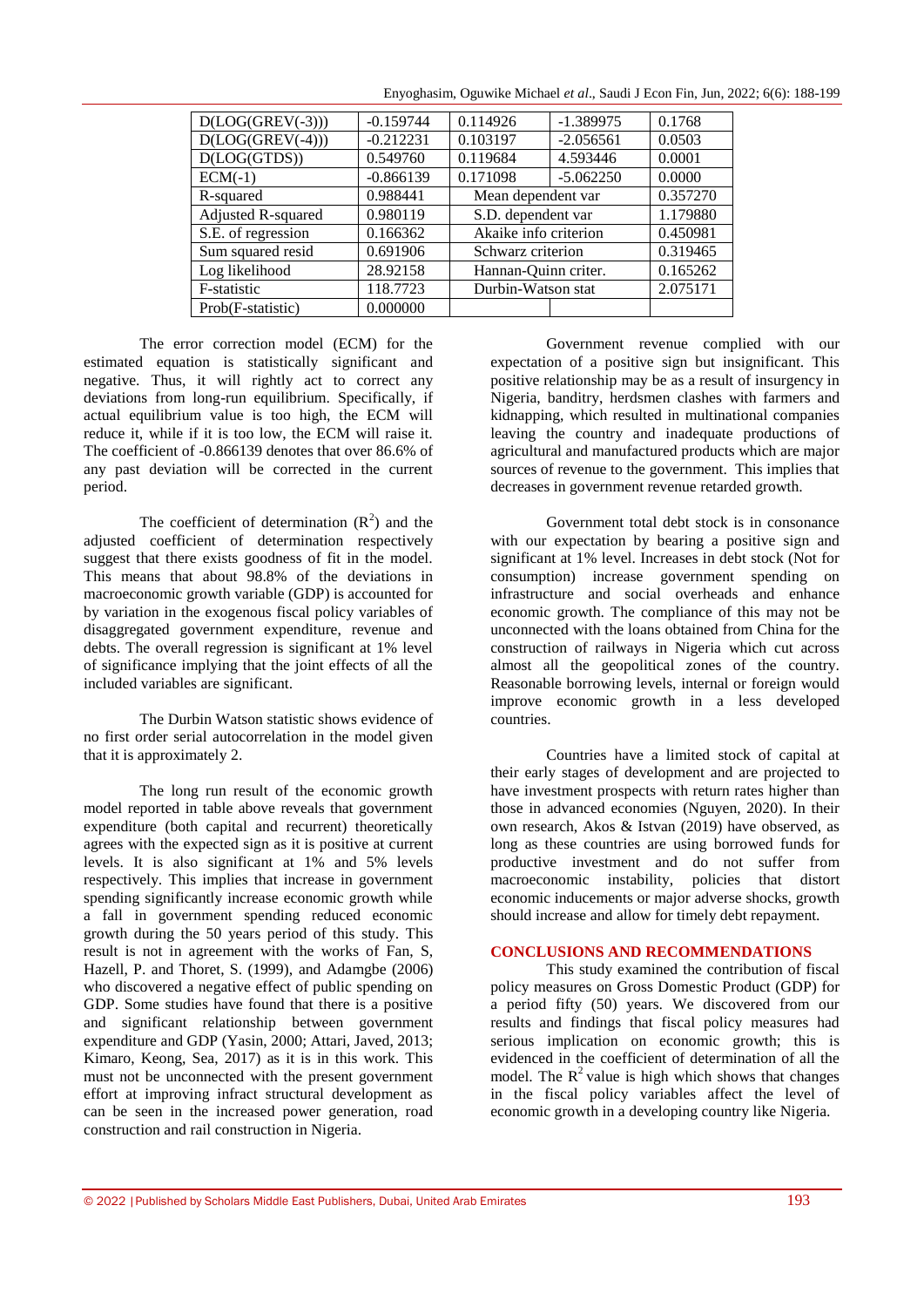Based on the results and findings of this study, we therefore make the following recommendations: That government expenditure should be increased because of its effects on infrastructural development which ultimately increases the level of production of goods and services.

That government borrowing should be increased provided that it is used on the productive sectors of the economy for which it can generate enough revenue for its repayment.

That government revenue should be improved; Government revenue appeared with the right sign (positive) in the models for GDP and was statistically significant. Therefore, increasing government revenue will make funds available for onward investment in capital goods such as physical infrastructure and other social overheads that can promote economic growth.

# **REFERENCES**

- Abdullah, H.A. (2000). "The Relationship between Government Expenditure and Economic Growth in Saudi Arabia". *Journal of Administrative Science, 12(2): 173-191.*
- Adam, C. S., & Bevan, D. L. (2005). Fiscal deficits and growth in developing countries. *Journal of public economics*, *89*(4), 571-597.
- Pyatt, G., & Round, J. I. (1979). Accounting and fixed price multipliers in a social accounting matrix framework. *The Economic Journal*, *89*(356), 850- 873.
- Adeoye O. (2006). "Fiscal policy measures and economic growth in Nigeria; An econometric investigation 1970-2005". *NISER Publication Ibadan*
- Addison, T., & Roe, A. (2004). Fiscal policy for development: poverty, reconstruction and growth.
- Agell, J., Lindh, T., & Ohlsson, H. (1999). Growth and the public sector: A reply. *European journal of political economy*, *15*(2), 359-366.
- *Aghe*vli, B.B., & Sassanpour, C. (1982). "Prices, output and the balance of trade in Iran" *World Development Vol 10*.
- Aigbokhan, B.E. (1985). "Growth, Employment and Income Distribution in Nigeria in the 1970s". *PhD thesis, University of Paisley, Paisley, Scotland (March).*
- Aigbokhan, B.E. (1998). Poverty, Growth and Inequility in Nigeria: A Case Study of Nigeria; *AERC Research CBN. 1999. Nigeria's Development Prospects: Poverty Assessment and Alleviation Study. Central Bank of Nigeria in collaboration with the World Bank.*
- Àkos, D., & Istvàn, D. (2019). Public debt and economic growth: What do neoclassical growth models teach us? *Applied Economics, 51*(29), 104- 121. doi: 1080//00036846.2018.1508869.
- Alesina, A., Hausmann, R., Hommes, R., & Stein,

E. (1999). Budget institutions and fiscal performance in Latin America. *Journal of development Economics*, *59*(2), 253-273.

- Alexander, W.R. (1990). "Growth: Some combined cross-sectional and time series *Applied Economics,*  22, 1197-1204.
- Al-Yousif, Y, (2000). "Does Government Expenditure Inhibit or Promote Economic Growth: Some Empirical Evidence from Saudi Arabia" Indian Economic Journal, 48(2).
- Anyanwu et al (1993) Monetary Economic, Theory and Institution; Hybrid publishers Ltd, Onitsha.
- Attari, M.I.J., Javed, A.Y. (2013). Inflation, Economic Growth and Government Expenditure of Pakistan: 1980–2010. *Procedia Economics and Finance*, *5*, 58–67. DOI: 1016/S22125671(13)00010-5.
- Auriol, E., & Warlters, M. (2005). 'Taxation base in developing countries', *Journal of Public Economics, 89*(3); 625-46.
- Ayres, R. (1995). "School of Development Thought", in an Introduction Through Selected Readings, Greenwich University Press UK.
- Barro, R. (1979) "Are Government Bonds Net Wealth?" *Journal of Political Economy,* voL82, pp.1095-1117.
- Barro, R. J., & X. Sala-I-Martin. (1995). *Economic Growth.* Boston, Massachusetts: McGraw-Hill. Bordiey, R.F., J.B. McDonald and A. Mantrala. 1996."Something new, something old: Parametric models for the size distribution of income". *Journal of Income Distribution,* 6(1): 97, 102.
- Barro, R., & X. Sala-I-Martin. (1992). "Public Finance in Models of Economic growth', *Review of Economic Studies*, 59, 645-661.
- Barro, R. J. (1990). "Government Spending in a Simple Model of Endogenous Growth". *Journal of Political Economy*, *98*(1), 103-117.
- Barro R, (1990) "Government Spending in a Simple Model of Endogenous Growth. *Journal of Political Economy, 98*(5); 103-125.
- Barro R, Sala-I-Martin, X. (1992). "Public Finance in Models of Economic Growth" Review of Economic Studies, 59: 645- 661.
- Barro, R. (1991). "Economic Growth in Cross-Section of Countries" *Quarterly Journal of Economics*, 106(2): 407-443.
- Barro, R. J. (1990). and Sala-i-Martin, X., (1995), "Economic Growth". *McGraw- Hill, New York.*
- Barro, R. J. (1991). "Economic Growth in a Cross Section of Countries". *Quarterly Journal of Economics,* 106, 407-443.
- Barro, R.J. (1992). "Government Spending in a simple model of endogenous growth" journal of political economy,
- Dunne, P., & Vougas, D. (1999). Military spending and economic growth in South Africa: A causal analysis. *Journal of Conflict Resolution*, *43*(4), 521-537.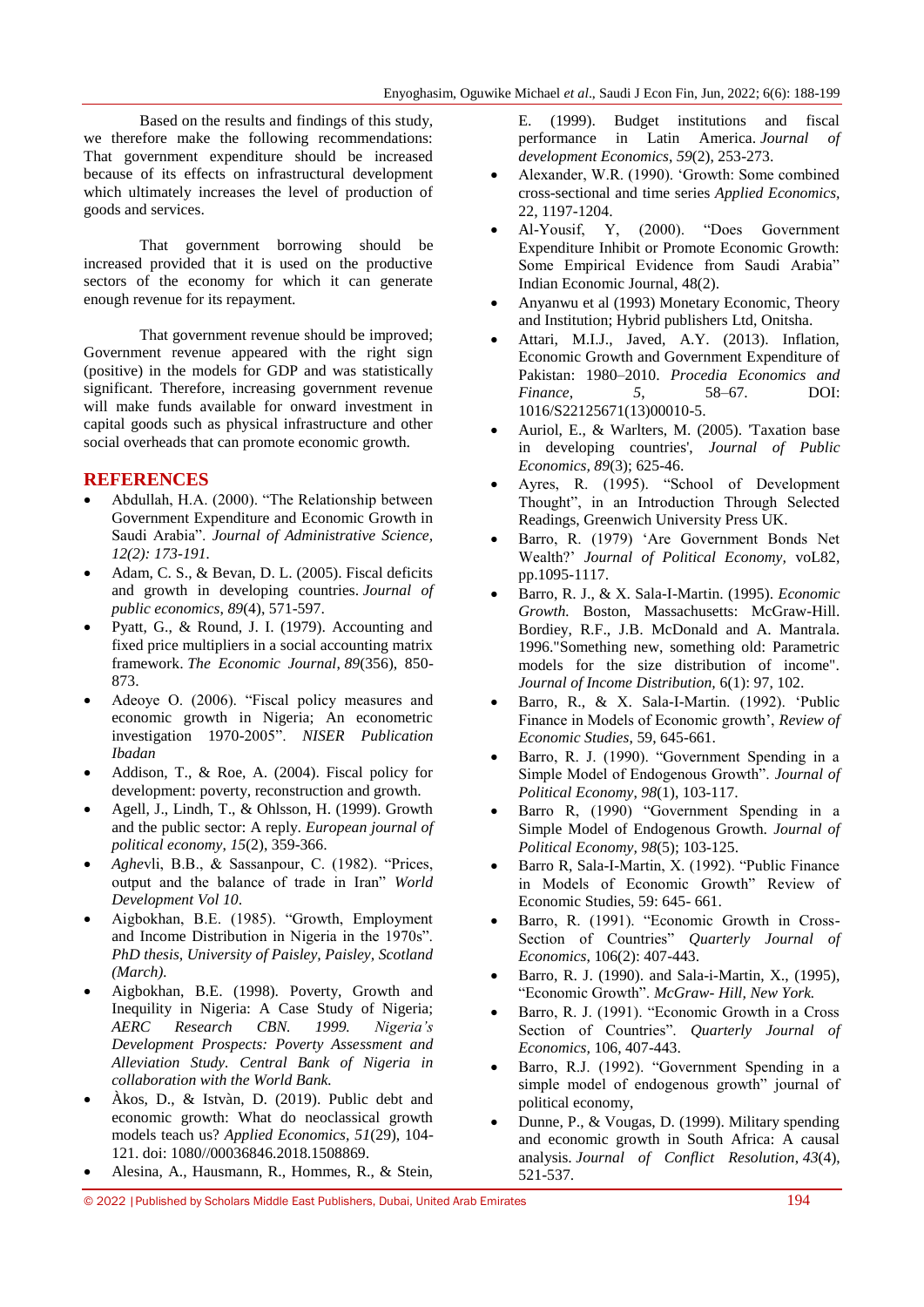- Bertin-Levecq, S. (2000). "Determinants of fiscal volatility: an empirical investigation of Latin American and industrialized countries', New York University, Department of Economics.
- Annex, S. (2004). developments and policies. Based on information available at the time of these discussions, the staff report was completed on June 15, 2004. The views expressed in the.
- Bevan, D., Collier, P., & Gunning, J. W. (1999). The political economy of poverty, equity, and growth: Nigeria and Indonesia. *OUP Catalogue*.
- Bibi, S., & Duclos, J. Y. (2007). Povertydecreasing indirect tax reforms: evidence from Tunisia. *International Tax and Public Finance*, *14*(2), 165-190.
- Bidani, B., & Ravallion, M. (1997). Decomposing social indicators using distributional data. *Journal of econometrics*, *77*(1), 125-139.
- Bird, R., & Vaillancourt, F. (2008). *Fiscal decentralization in developing countries*. Cambridge university press.
- Bird, R. M., & Smart, M. (2002). Intergovernmental fiscal transfers: International lessons for developing countries. *World Development*, *30*(6), 899-912.
- Bloom, D. E., Canning, D., & Sevilla, J. P. (2001). The effect of health on economic growth: theory and evidence.
- Boadway, R. W., Roberts, S., & Shah, A. (1994). *Fiscal federalism dimensions of tax reform in developing countries* (Vol. 1385). World Bank Publications.
- Buffle, E. (1999). 'Public sector wage-cycles and the co-movement *of* the fiscal deficit and inflation in less-developed countries', *Journal of Money, Credit and Banking* 31 (4): 785-810.
- Borcherding, T. E. (1977). *Budgets and Bureaucrats: The Sources of Government Growth*, Durham, NC: Duke University Press.
- Burnside, C., & Dollar, D. (2000). Aid, policies, and growth. *American economic review*, *90*(4), 847-868.
- Collier, P., & Dollar, D. (2001). Can the world cut poverty in half? How policy reform and effective aid can meet international development goals. *World development*, *29*(11), 1787-1802.
- Catão, L., & Terrones, M. E. (2001). Fiscal deficits and inflation a new look at the emerging market evidence.
- CBN. (1999). *Nigerians Development Prospects: Poverty Assessment and Alleviation Study.* Central Bank of Nigeria in collaboration with the World Bank.
- CBN. *Annual Reports and Statement of Accounts*  (various issues). Central Bank of Nigeria, Abuja. CBN/World Bank. (1996). *Collaborative Study on*  N*igeria s Prospects for Development.* Proceedings of a Central Bank of Nigeria workshop, 15-17 April.
- Chan, A., & Gustafson, E. (1991). "An empirical Examination of Government Expenditures and the *ex-ante* Crowding-out effect for the British Economy", *Applied Economics, 23*, 311-318.
- Chu, K., Davoodi, H., & Gupta, S. (2004). 'Income distribution and tax and government social spending policies in developing countries', in A. Cornia (ed.) *Inequality, Growth, and Poverty* in an *Era of Liberalization and Globalization,* New York: Oxford University Press.
- Bevan, D., Collier, P., & Gunning, J. W. (1999). The political economy of poverty, equity, and growth: Nigeria and Indonesia. *OUP Catalogue*.
- Collier, P., & Dollar, D. (2001). Can the world cut poverty in half? How policy reform and effective aid can meet international development goals. *World development*, *29*(11), 1787-1802.
- Cooray, A. (2009). "Government Expenditure, Governance and Economic Growth. Comparative Economic Studies, *51*(3): 401-418. [http://www.ingentaconnect.com/content/pal/ces;js essionid=q1g8lgkzfvms.alice]
- De Haan, J., & Zelhorst, D. (1990). The impact of government deficits on money growth in developing countries. *Journal of International Money and Finance*, *9*(4), 455-469.
- Danielson, A (1991), "Public Sector Expansion and Economic Development: Sources and Consequences of Development Finance in Jamaica, 1962-1984"*,* University of Lund, Sweden (mimeo).
- Decaluwé, B., Patry, A., Savard, L., & Thorbecke, E. (1999). Poverty analysis within a general equilibrium framework.
- Janvry, A. D., Sadoulet, E., & Fargeix, A. (1991). *Adjustment and equity in Ecuador*. OECD.
- Devarajan, S., S. Vinaya and H. Zou. (1993), 'What do Governments Buy? The Composition of Public Spending and Economic Performance', *Policy Research Working Paper WPS 1082*, Washington, DC: The World Bank.
- Devarajan, S., Swaroop, V., & Zou, H. F. (1996). The composition of public expenditure and economic growth. *Journal of monetary economics*, *37*(2), 313-344.
- Diamond, J. (1989). "Government Expenditure and Economic Growth: An Empirical *IMF Working Paper No. 89/45*, Washington DC: IMF
- Dunne, P., & Nikolaidou, E. (1999). "Military Expenditure and Economic Growth: A Demand and Supply Model for Greece, 1960-1996", *Discussion Paper Series in Economics,* No. 62. Middlesex University Business School.
- Easterly, W., Rebelo, S. (1993). "Fiscal Policy and Economic Growth: An Empirical Investigation" *Journal of Monetary Economics, 32;* 417-458.
- Easterly, W., & K. Schmidt-Hebbel. (1993). 'Fiscal deficits and macroeconomic performance in developing countries', *World Bank Research Observer, 8*(2); 21-37.

© 2022 |Published by Scholars Middle East Publishers, Dubai, United Arab Emirates 195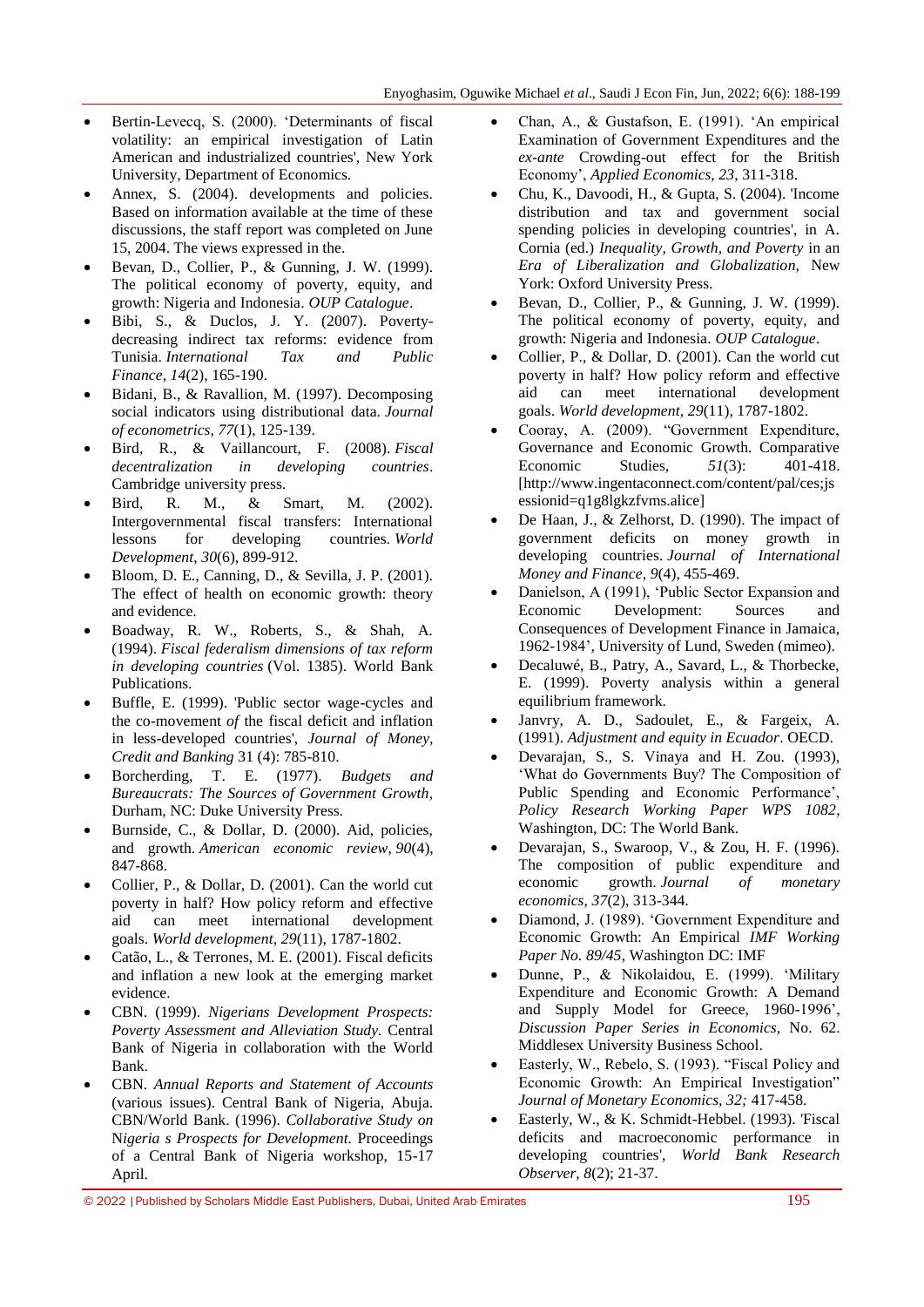- Easterly, W., & Rebelo, S. (1993). "Fiscal policy and economic growth: An empirical investigation". *Journal of Monetary Economics,* 32(December): 417-58; and *Econometrical,* 52(3); 76166.
- Easterly, W. (2003). "Can Foreign Aid Buy growth? *Journal of Economic Perspectives*, *17*, 23- 48.
- Easterly, W., & Rebelo, S. (1993). Fiscal policy and economic growth. *Journal of monetary economics*, *32*(3), 417-458.
- Ekpo, A. (1994). "Public Expenditure and Economic Growth in Nigeria, 1960-1992', final report submitted to the AERC, Nairobi, Kenya, December.
- EIU (Economist Intelligence Unit). (2000). 'Zimbabwe Country Report', London: Economist Intelligence Unit, September.
- Emran, M. S., & Stiglitz, J. E. (2005). On selective indirect tax reform in developing countries. *Journal of public Economics*, *89*(4), 599- 623.
- Engen, E.M., Skinner, J. (1992). "Fiscal Policy and Economic Growth. NBER Working Paper 4223.
- Engle, E., & R. Valdés. (2000). "Optimal Fiscal Strategy for Oil-Exporting Countries". IMF Working Paper 00/118 (*Washington: International Monetary Fund).*
- Fajingbesi, A.A., Odusola, A.F. (1999). "Public Expenditure and Growth. A Paper Presented at a Training Programme on Fiscal Policy Planning Management in Nigeria" Organized by NCEMA, Ibadan, Oyo State, 137-179.
- Fan, S., Hazell, P. B., & Thorat, S. (1999). *Linkages between government spending, growth, and poverty in rural India* (Vol. 110). Intl Food Policy Res Inst.
- Filmer, D., Hammer, J. S., & Pritchett, L. (1998). *Health policy in poor countries: weak links in the chain* (Vol. 1874). World Bank Publications.
- Fjeldstad, O. (2001). 'Intergovernmental fiscal relations in developing countries: a review of issues', Working Paper 2001: 11, Chr. Michelsen Institute, Development Studies and Human Rights.
- Fölster, S., & Henrekson, M. (1999). "Growth and the public sector: a critique of the *European Journal of Political Economy*, 15:2, 337-358. Government of Tanzania (GOT), (Various years), *Economic Survey,* Dar es Salaam.
- Folster S, Henrekson M, (2001) "Growth Effects of Government Expenditure and Taxation in Rich Countries" European Economic Review, 45(8): 1501-1520. [http://ssrn.com/abstract=998262]
- FOS. (1995). *The Nigerian Household.* Federal Office of Statistics, Lagos.
- FOS. (1996). *National Consumer Survey J* 985/86 *and* 1992/93. Federal Office of Statistics, Abuja.
- FOS. (1997). *National Consumer Survey. J* 996/97: *Preliminary Report.* Federal Office of Statistics. Abuja, November.
- FOS. (1999). *Poverty Profile for Nigeria: An Analysis of the J* 996/97 *National Consumer Survey (With reference to 1985 and* 1992 *surveys).* Federal Office of Statistics, Abuja, October.
- Gavin, M., & Perotti, R. (1997). "Fiscal policy in Latin America', in B. Bernanke and J. Rotemberg (eds), *NBER Macroeconomics Annual* 1997, Cambridge, Mass: The MIT Press.
- Gavin, M., & Hausmann, R. (1998). "Macroeconomic Volatility and Economic Development". IEA Conference Volume, 119 (London: Macmillian), 99-116.
- Ghali, K. (1998). "Government Size and Economic Growth: Evidence from a Multivariate *Applied Economics*, 31, 975-987.
- Glewwe, P. (2002). "Schools and Skills in Developing Countries: Education polices and socioeconomic outcomes". Journal of Economic Literature, 40, 436-82.
- Gordon, R., & Li, W. (2005). 'Tax structures in developing countries: many puzzles and a possible explanation", Working Paper 11267, National Bureau of Economic Research.
- Grier, K., & Tullock, G. (1989). "An Empirical Analysis of cross-National Economic *Journal of Monetary Economics,* 24, 259-276.
- Grossman, P. (1983). "Government and Economic Growth. A non-linear Relationship", *Public Choice,*  56, 193-200.
- Hansen, H., & Tarp, F. (2000). "Aid Effectiveness Disputed", *Journal of International Development*, 12:3, 375-398.
- Hansson, P., & Henrekson, M. (1994). "A New Framework for Testing the Effect of Government Spending on Growth and Productivity', *Public Choice,* 81, 381-401.
- Harberger, A. (1985). 'Lesson for debtor-country managers and policymakers', in G. Smith and J. Cuddington (eds), *International Debt and the Developing Countries.* Washington, DC: World Bank, 236-57.
- Heady, C. (2004). 'Taxation policy in low-income countries', in Addison and Roe (eds).
- Hsieh, E., & K. Lai. (1994). "Government Spending and Economic Growth: The G-7 *Applied Economics* 26, 535-542.
- Jha, R. (1998). *Modern Public Economics,* London and New York: Routledge.
- Jha, R. (2004). "Macroeconomics of fiscal policy in Developing countries", in Addison and Roe (eds).
- Jha, R. (2006). 'Pro-poor Fiscal Policy in the Globalized Economy', in G.A. Cornia (ed.), *Pro-Poor Macroeconomics: Potential and Limitations,*  Hound mills, and Basingstoke: Pal grave Macmillan.
- Jha, R. (2007). "Fiscal policy in Developing countries; A synoptic view" *ASARC Working Paper 2007*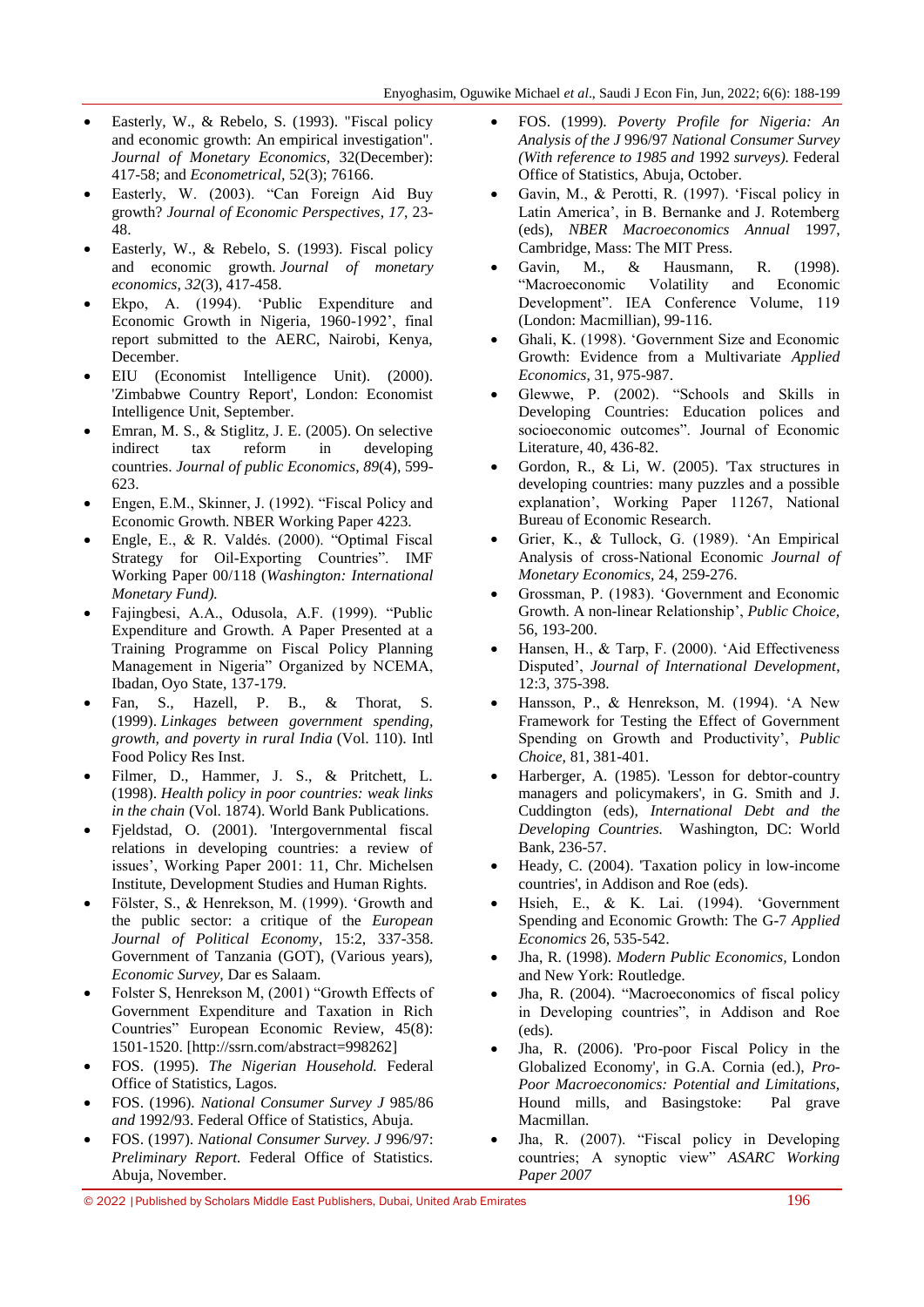- Jha, R., Chitkara, P., Mohanty, M., & Chatterjee, S. (1999). 'Fiscal efficiency in selected Indian states', *Empirical Economics, 24*(2): 641-54 reprinted in R. Broadway and B. Raj (eds) (2000) *Advances in Public Economics, Heidelberg*: Springer.
- Jhingan, M.L. (1999). *Macroeconomic* Theory. English Language Book Society/Macmillan, London p. 55
- Jones, M., Sanguinetto, P., & Tommasi, M. (2000). 'Politics, institutions, and fiscal performance in federal system: an analysis of the Argentine provinces', *Journal of development Economics,*  61(2): 305-33.
- Kilindo, A. (1992). *Inflationary Finance and the Dynamics of Inflation in Tanzania*, Unpublished PhD. Thesis, University of Dar es Salaam.
- Kimaro, E.L., Keong, C.C., Sea, L.L. (2017). Government Expenditure, Efficiency and Economic Growth: A Panel Analysis of Sub-Saharan African Low Income Countries. *African Journal of Economic Review*, *V* (II), 34–54.
- Komolafe, S.O. (1999). "Fiscal Policy Planning and Management in Nigeria" NCEMA, Ibadan
- Kormendi, R. and P. Meguire (1985), 'Macroeconomic Determinants of Growth: Cross country evidence", *Journal of Monetary Economics,* 16, 141-164.
- Keynes, J.M. (1936). *The General Theory of Employment, Interest and Money*.
- Kneller, R., M. Bleaney., & N. Gemmel. (1998). "Growth, Public Policy and the Government Budget Constraint: Evidence from OECD Countries", *Discussion Papers in Economics 98/14*, University of Nottingham.
- Kweka, P.J., & Morrissey, O. (2000). "Government spending and Economic Growth in Tanzania, 1965- 1996" *Centre for Research in Economic Development and International Trade, university of Nottingham.*
- Landau, D. (1983). "Government Expenditure and Economic Growth: A Cross-Country Study', *Southern Economic Journal*, 49(3), 783-92.
- Landau, D. (1986). "Government and Economic Growth in the Less Developed Countries: An Empirical Study for 1960-1980", *Economic Development and Cultural Change,* 35, 35-75.
- Lao-Araya, K. (2003). "Emerging Tax issues: Implications of Globalization and Technology", *ERD Policy Brief No. 16, Asian Development Bank, Manila*
- Laudau D, (1986) "Government and Economic Growth in LDCs: An Empirical Study. Economic Development and Cultural Change, 35: 35-75.
- Levine, R., & Renelt, D. (1992). "A sensitivity analysis of cross-country growth regressions". A*merican Economic Review,* 82(September): 942- 63.
- Lin, S. (1994), "Government Spending and Economic Growth", *Applied Economics,* 26, 83-94.
- Lindauer, D., & Valenchik, A. (1992). "Government Spending in Developing Countries: Trends, Causes and Determinants", *World Bank Research Observer,* 7(1) 59-78.
- Loayza, H., Schmidt-Hebbel, K. and L. Serven (2000b) 'How effective is fiscal policy in raising national saving', *The Review of Economics and Statistics,* 82: 226-38.
- Loayza, N., Schmidt-Hebbel, K., & Seven, L. (2000a). what drives private saving around the world? *The Review of Economics and Statistics,* 82: 165-81
- Lucas, R. E. Jr. (1988). "On the Mechanics of Economic Development Journal of Monetary Economics, 22, 3-42".
- Makaranga, A. (1994). *Deficit Financing and Capital Formation in Tanzania*, MA Dissertation (Unpublished) University of Dar es Salaam.
- Mankiw, N.G. (2009). *Principles of Macroeconomics*, 5th Edition, Mason, OH: South-Western.
- McGillivray, M., & Morrissey, O. (2000). "Aid Fungibility in *Assessing Aid*: Red Herring or True Concern?" *Journal of International Development*, 12:3, 413-428.
- Menachem, K., U., Bartsch, H. Malothra., & M. Cuc. (2004). "Lifting the oil curse, improving petroleum revenue management in Sub-Saharan Africa (Washington: International Monetary Fund).
- Mendoza, E., & Ostry, J. (2007). 'International evidence on fiscal solvency: is fiscal policy 'responsible'? IMF Working Paper 0756.
- Mendoza, E.G., Razin, A., & Tesar, L. L. (1994). "Effective tax rates in macroeconomics: Cross country estimates of tax rates on factor incomes and consumption". *Journal of Monetary Economics,* 34(December): 297-323.
- Milesi-Ferretti, G. M., & Roubini, N. (1998). Growth effects of income and consumption taxes. *Journal of Money, Credit and banking*, 721- 744.
- Morrisson, C. (1991). *Adjustment and Equity in*  M*orocco.* Paris: OECD Development Centre. Obadan, M. I. (1997). *Analytical Framework for Poverty Reduction: Issues of Economic growth Versus Other Strategies.* Proceedings of the 1997 Annual Conference of the Nigerian Economic Society, Ibadan.
- Moshi, H., & Kilindo, A. (1994). "The Impact of Government Policy on Macroeconomic Variables: The case of Private Investment in Tanzania", Paper submitted to the AERC, Nairobi, Kenya, December.
- Mpatila, F. (1985). *Impact of Inflation on Domestic Savings: The case of Tanzania*, MA Thesis, University of Dar es Salaam.
- Nguyen, C. U. (2020). The impact of foreign direct investment, aid and exports on conomic growth In Vietnam. Journal of Asian Finance, Economics and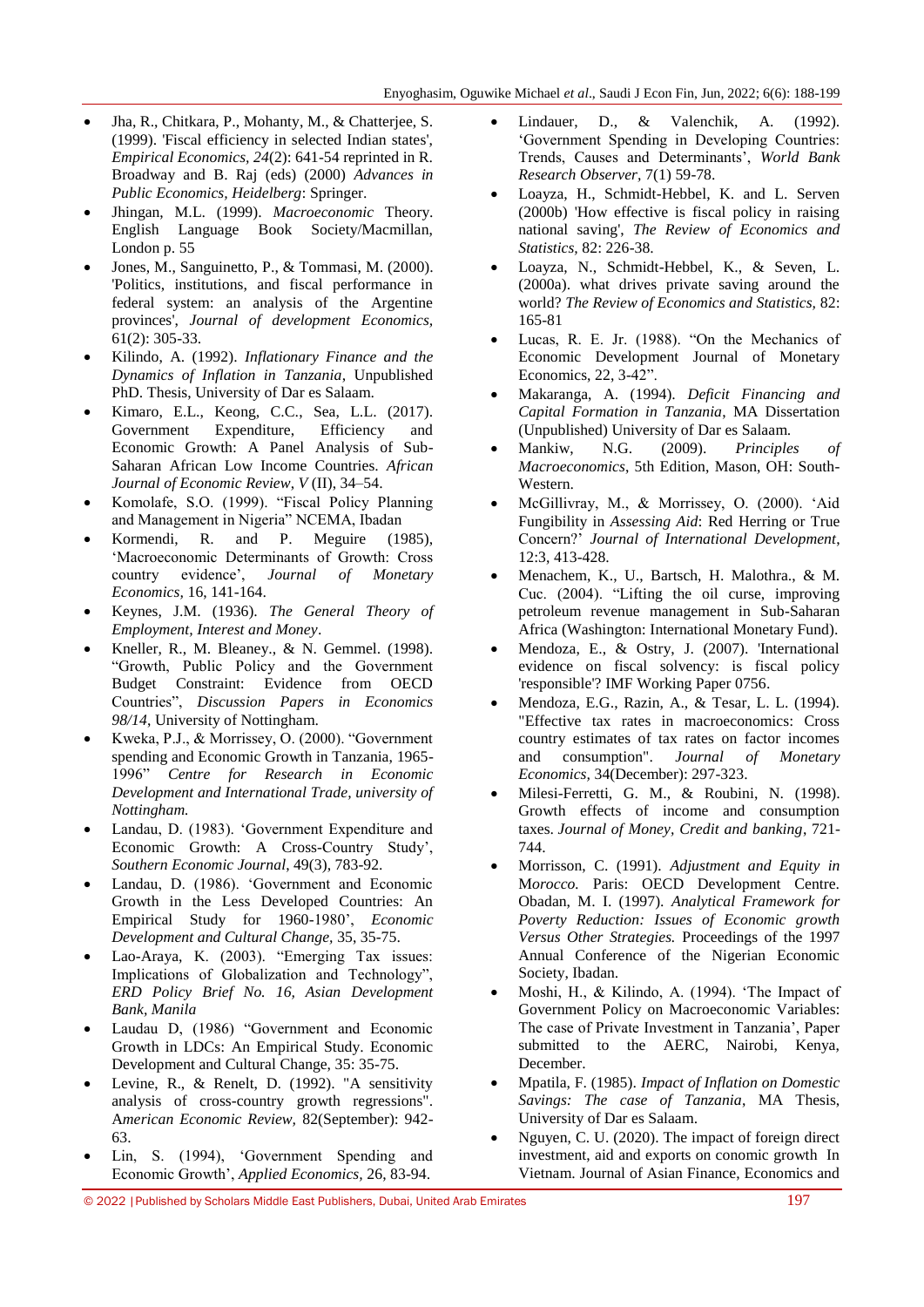Business, 7(10), 581-589.doi: 10.13106/jafeb.2020.vol7.no10.581

- Oates, W. (1972) *Fiscal Federalism,* New York: Harcourt Brace Jovanovich Inc.
- Obadan, M.I. (1997). Analytical Framework for Poverty Reduction: Issues of Economic growth Versus Other Strategies*. Proceedings of the 1997 Annual Conference of the Nigerian Economic Society, Ibadan.*
- Obi O.O. (2007). "Fiscal policy and poverty alleviation: some policy option for Nigeria" AERC research paper 164.
- OECD*.* (2000), **htttp://www.OECD.org** (website f*or OECD* fiscal information).
- Ogiogio G.O. (1995). "Government Expenditure and Economic Growth in Nigeria" Journal of Economic Management, *2*(1).
- Ogwumike, F.O. (1996). "Structural Adjustment and Poverty in Sub-Saharan Africa*." A Report Prepared for the Network on African Perspective on Structural Adjustment. CODESRIA, Dakar.31 32 RESEARCH PAPER 164*
- Ogwumike, F.O., & Ekpenyong, D.B. (1995). "Impact of Structural Adjustment Programme on Poverty in Nigeria". *Final Report, AERC, Nairobi, May.*
- Ogwumike, E. O. (1996). *Structural Adjustment and Poverty in Sub-Saharan* Africa*.* A report prepared for the Network on American Perspective on Structural Adjustment. CODESRIA, Dakar.
- Ogwumike, E. O., & Ekpenyong, D. B. (1995). "Impact of structural adjustment policies on povertyin Nigeria". Final Report, AERC. Nairobi. May.
- Osoro, N.E. (1994). "Public Spending, Taxation and Deficit: what is the Tanzanian *AERC Research Paper*, Nairobi, Kenya.
- Oyinlola, O. (1993). "Nigeria"s National Defence and Economic Development: An Impact Analysis" Scandinavian *Journal of Development Alternatives, 12*(3).
- Peter, S. (2003). "Government Expenditures Effect on Economic Growth: The Case of Sweden, 1960- 2001" A Bachelor Thesis Submitted to the Department of Business Administration and Social Sciences, Lulea University of Technology, Sweden.
- Piggott, J*.,* & Whalley, J*.* (2001). 'VAT base broadening, self-supply, and the informal sector', *American Economic Review,* 91: 1084-94.
- Psacharopoulos, G. (1994), "Returns to Investment in Education: A Global Update. *World Development*", 22, 1325-43.
- Ram, R. (1986). "Government size and economic growth: A new framework and some evidence from cross-section and time-series data". A*merican Economic Review,* 76(March): 191, 203.
- Ranjan, K.D., Sharma, C. (2008). "Government Expenditure and Economic Growth: Evidence from

India" The ICFAI University Journal of Public Finance, 6(3): 60-69. [http://ssrn.com/abstract=1216242]

- Reinikka-Soininen, R. and J. Svensson, (2001). "Explaining Leakage of Public Funds. *World Bank Policy Research Working Paper*, 2709 (Washington: World Bank).
- Romer, P. (1990). "Human Capital and Growth: Theory and Evidence", *Carnegie-Rochester Conference Series on Public Policy* 32 (1990) 251- 286.
- Romer, P.A. (1990). "Endogenous Technological Change*". Journal of political economy, 98, S71- S702*
- Rudra, N. (2004). 'Openness, welfare spending and inequality in the developing world', *International Studies Quarterly,* 48: 683-709.
- Sah, R. (1983). 'How Much Redistribution is Possible through Commodity taxes?' *Journal of Public Economics,* 20: 89-101.
- Sala-i-Martin, X., & A. Subramanian. (2003)." Addressing the Natural Resource Curse: An Illustration from Nigeria", *IMF Working Paper 03/139(Washington: International Monetary Fund)."*
- Schkolnik, M. (1992). 'The distributive impact of fiscal and labour market policies: Chile's 1990- 1991 reforms', Innocent Occasional Papers, Economic Policy Series, No. 33.
- Semboja, J. (1994). "Trends in Government Recurrent Expenditure and Lessons for the Msambichaka and H. Moshi, *Development Challenges and Strategies for Tanzania, An agenda for the 21st century;* Economic Research Bureau, University of Dar es Salaam.
- Sinn, Hans-Werner. (1996). "Social insurance, incentives and risk taking". *International Tax and Public Finance, 3;* 259-80.
- Sinn. Hans-Werner. (1995). "A theory of the welfare state". *Scandinavian Journal of Economics, 97*(4); 495-526.
- Singh, B., & Sanhi, B. (1984). "Causality between Public Expenditures and National *Review of Economics and Statistics* 630-644.
- Slemrod, J. (1995). "What do cross-country studies teach about government involvement, prosperity, and economic growth?" *Brookings Papers on Economic Activity*, 2, 373-431.
- Talvi, E., & C. Vegh. (2005). 'Tax base variability and procycilcal fiscal policy in developing countries', *Journal of Development Economics, 78*(1); 156-90.
- Tanninen, H. (1999). Income Inequality, Government Expenditures and Growth', *Applied Economics* 31, 1109-1117.
- Tanzi, V., & Zee, H.H. (1997). "Fiscal policy and long-ron growth". *IMF Staff Papers,* 44(2, June): 179-209.
	- Thorbecke. E. (1991). "Adjustment, growth and